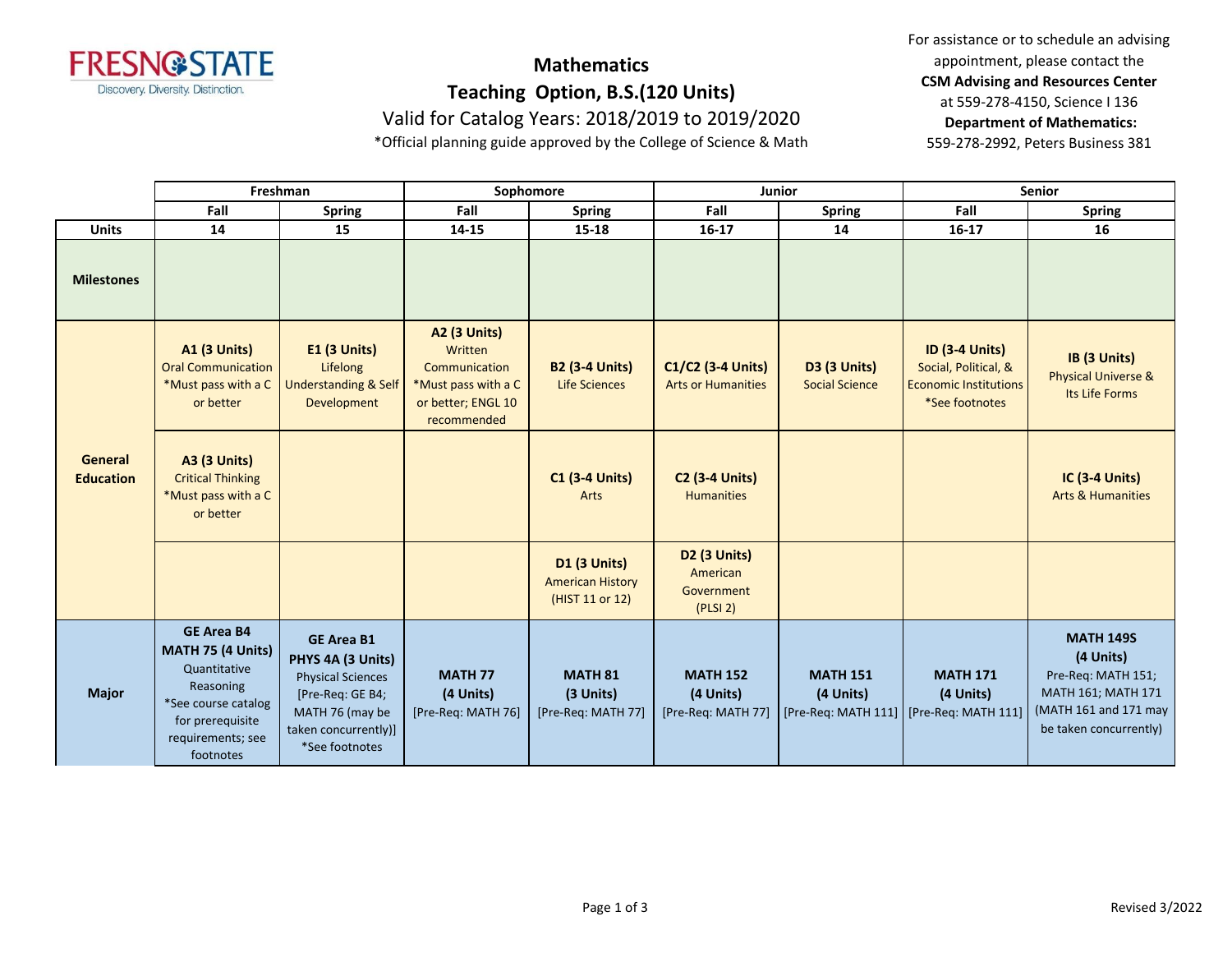

## **Mathematics**

**Teaching Option, B.S.(120 Units)**

Valid for Catalog Years: 2018/2019 to 2019/2020

\*Official planning guide approved by the College of Science & Math

For assistance or to schedule an advising appointment, please contact the **CSM Advising and Resources Center** at 559-278-4150, Science I 136 **Department of Mathematics:** 559-278-2992, Peters Business 381

|                                                              | Freshman                                                                                                    |                                                                                             | Sophomore                                          |                                        | Junior                                 |                                                                                                      | Senior                                                             |                 |
|--------------------------------------------------------------|-------------------------------------------------------------------------------------------------------------|---------------------------------------------------------------------------------------------|----------------------------------------------------|----------------------------------------|----------------------------------------|------------------------------------------------------------------------------------------------------|--------------------------------------------------------------------|-----------------|
|                                                              | Fall                                                                                                        | <b>Spring</b>                                                                               | Fall                                               | <b>Spring</b>                          | Fall                                   | <b>Spring</b>                                                                                        | Fall                                                               | <b>Spring</b>   |
| <b>Units</b>                                                 | 14                                                                                                          | 15                                                                                          | 14-15                                              | 15-18                                  | $16 - 17$                              | 14                                                                                                   | $16-17$                                                            | 16              |
| <b>Major</b>                                                 | CSCI 40<br>(4 Units)<br>[Pre-Req: ELM or<br>College Intermediate<br>Algebra (C or better);<br>trigonometry] | <b>GE Area B3</b><br>PHYS 4AL (1 Unit)<br>Lab<br>[Co-Req: PHYS 4A]<br>*See footnotes        | <b>MATH 111</b><br>(4 Units)<br>[Pre-Req: MATH 76] | <b>MATH Elective</b><br>*See footnotes | <b>MATH Elective</b><br>*See footnotes | <b>MATH 191T</b><br>$(1$ Unit)<br>[In Teaching<br>Mathematics (Pre-<br>Req: permission<br>required)] | <b>MATH Elective</b><br>*See footnotes                             |                 |
|                                                              |                                                                                                             | <b>MATH 76</b><br>(4 Units)<br>[Pre-Req: MATH 75 or<br><b>MATH 75A &amp; B]</b>             | <b>EHD 50</b><br>(3 Units)                         |                                        |                                        | <b>MATH Elective</b><br>*See footnotes                                                               |                                                                    |                 |
|                                                              |                                                                                                             | <b>MATH 101</b><br>(4 Units)<br>[Prerequisite: MATH<br>70 or MATH 75, or<br>MATH 75A and B] |                                                    |                                        |                                        |                                                                                                      |                                                                    |                 |
| <b>Additonal</b><br><b>Graduation</b><br><b>Requirements</b> |                                                                                                             |                                                                                             |                                                    |                                        |                                        | <b>Elective</b>                                                                                      | MI (3 Units)<br>Multicultural/<br>International<br>* See footnotes | <b>Elective</b> |
|                                                              |                                                                                                             |                                                                                             |                                                    |                                        |                                        |                                                                                                      | <b>Elective</b>                                                    | <b>Elective</b> |